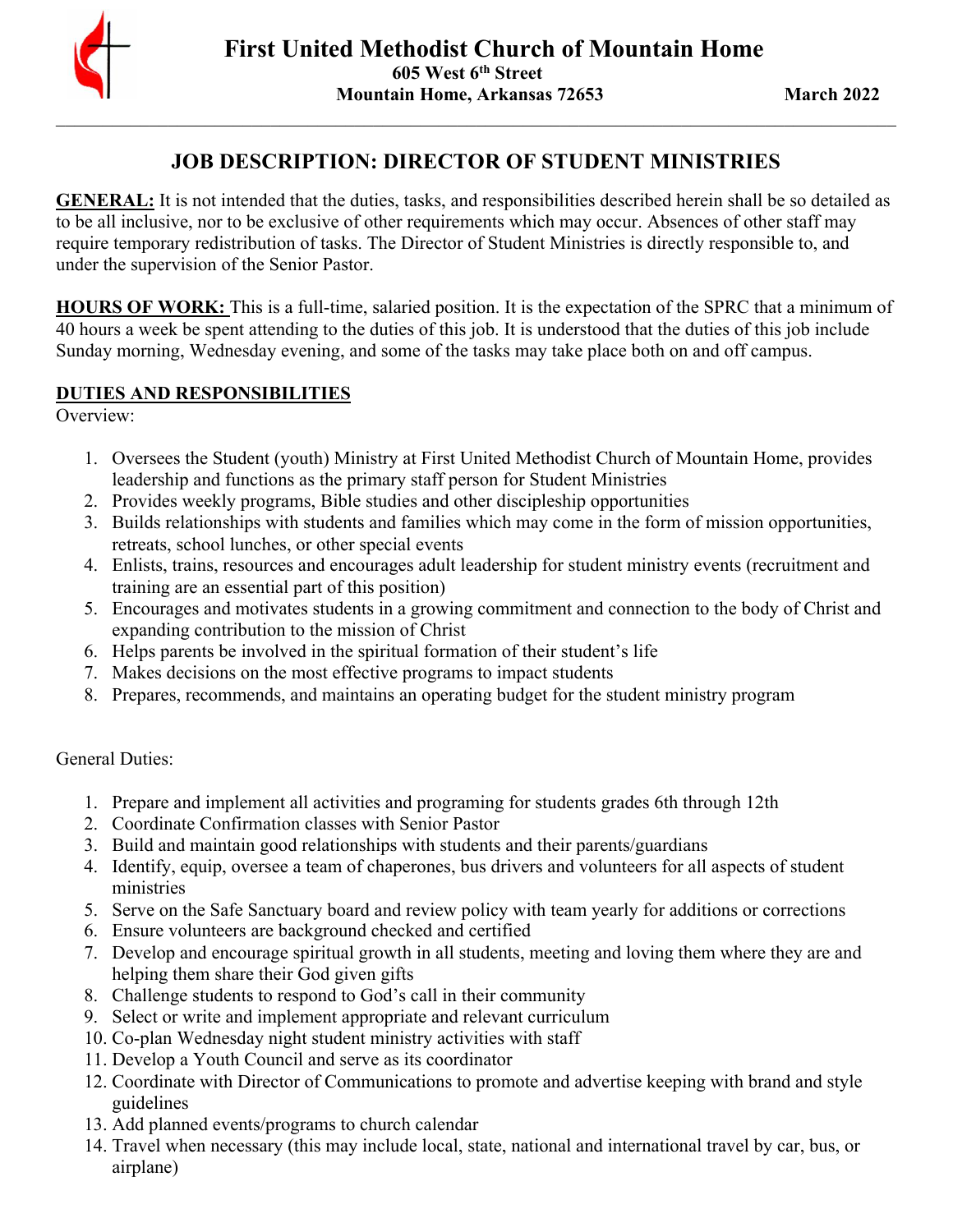- 15. Maintain a good relationship, providing encouragement, direction and supervision to students and volunteers, and support to parents and families
- 16. When possible, attend community events that involve our students
- 17. Identify and disciple students who show signs of, or ready to take leadership roles at the local, district, and conference levels
- 18. Supervise college interns, providing training and encouragement
- 19. Be in connection with all district and conference level events and networks
- 20. Coordinate and manage both College scholarships and event scholarships for those in need
- 21. Keep records of all event participation and documentation for vital signs/charge conference
- 22. Maintain Facebook, Instagram, and Youth page on website and encourage students and families to follow
- 23. Carry out other duties as given by Senior Pastor

### Communication

- 1. Attend church staff meetings, Administrative Board Meetings, Youth Council, and other meetings as requested by the pastor
- 2. Provide up-to-date information about ministry to staff
- 3. Communicate consistently and effectively with students, parents/guardians, guests, and staff regarding programming, activities, and events
- 4. Prepare articles about students and activities for newsletter
- 5. Understand and utilize church calendars and other software
- 6. Keep social media up to date as a communication platform

# Projects, Trips & Special Events

- 1. Plan and execute trips and mission projects, including but not limited to Ozark Mission Project, Veritas, Refuge, and Assembly (this may be local, state, national or international)
- 2. Encourage students and families to participate in all facets of the life of the church, including worship, choir, trips, projects, annual special events such as VBS and Chili Cook Off.
- 3. Coordinate with Children's Director to enlist students to assist in annual special events

Sunday School and Wednesday Night Activities (Grade  $6 - 12$ ):

- 1. Order curriculum/ materials and maintain all supplies for all classrooms
- 2. Recruit and assist in training teachers, substitute teachers, bus drivers, and volunteers for student ministries programs
- 3. Check each classroom to see that teacher is present, and if she/he is not, find a substitute
- 4. Work to increase attendance
- 5. Work with Church Administrator to follow up with first time guests
- 6. Help classes create follow up plans to be in touch with their members who are absent
- 7. Ensure students are properly checked in and out

### Youth Worship

- 1. Work with Children's Director to encourage and provide Acolytes for worship
- 2. Serve on a Creative Worship Team that prepares for Sunday morning services
- 3. Work with pastor and staff to coordinate students' participation in worship.